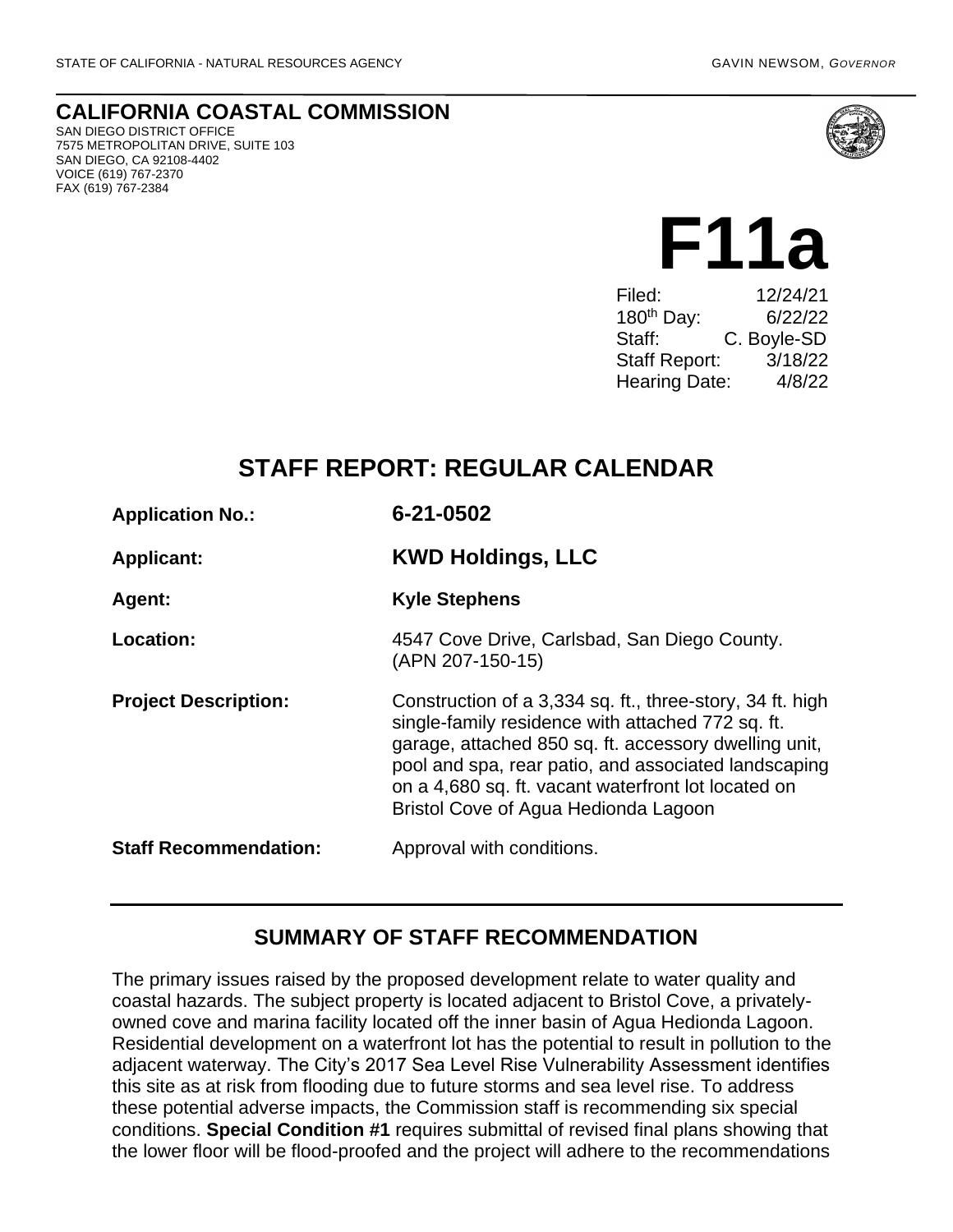in the geotechnical report**. Special Conditions #2, 3, and 4** require submittal of final landscape, drainage, and construction pollution prevention plans that protect water quality. Because the residence is proposed in an area that will be subject to flooding in the future, **Special Condition #5** requires the applicant to assume the risk of constructing in a hazardous location. Further, **Special Condition #6** requires the applicant to waive any rights to future shoreline protection. Finally, **Special Condition #7** requires the applicant to record a deed restriction against the property, notifying all future owners of this permit and its conditions.

Unpermitted development, in the form of construction of a private ramp and boat dock located on the adjacent riprap and in the water, has occurred adjacent to the subject site without the required coastal development permit. This permit does not authorize construction, use of, or improvements to the unpermitted dock.

Commission staff recommends that the Commission **APPROVE** coastal development permit application 6-21-0502, as conditioned. The motion is on page 4. The standard of review is Chapter 3 of the Coastal Act.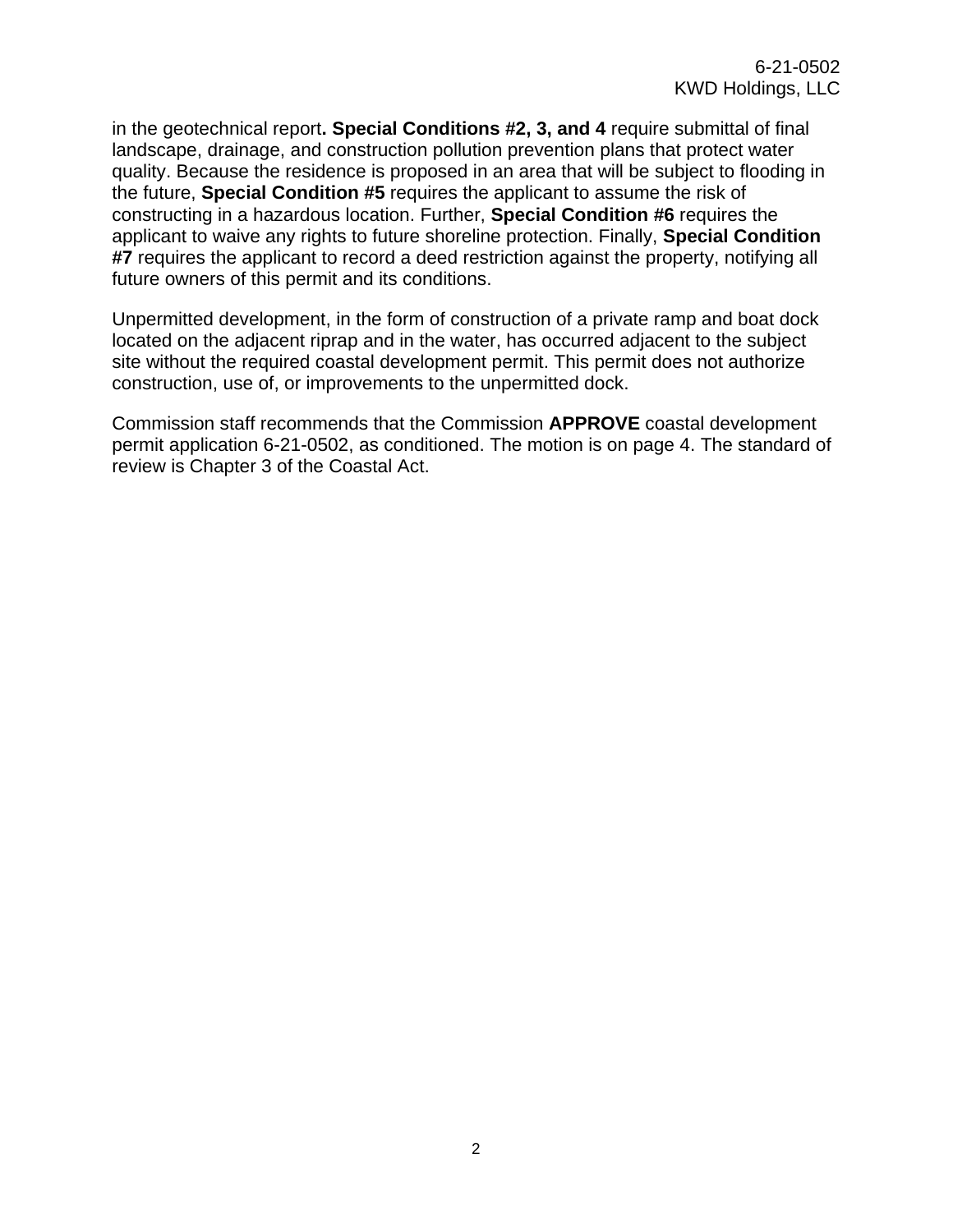# **TABLE OF CONTENTS**

| APPENDIX A - SUBSTANTIVE FILE DOCUMENTS 18 |  |
|--------------------------------------------|--|

## **EXHIBITS**

Exhibit 1 – [Vicinity Map](https://documents.coastal.ca.gov/reports/2022/4/f11a/f11a-4-2022-exhibits.pdf)

Exhibit 2 – [Aerial View](https://documents.coastal.ca.gov/reports/2022/4/f11a/f11a-4-2022-exhibits.pdf)

Exhibit 3 – [Proposed Site Plan](https://documents.coastal.ca.gov/reports/2022/4/f11a/f11a-4-2022-exhibits.pdf)

Exhibit 4 – [Proposed ADU](https://documents.coastal.ca.gov/reports/2022/4/f11a/f11a-4-2022-exhibits.pdf) 

Exhibit 5 – [Unpermitted Dock](https://documents.coastal.ca.gov/reports/2022/4/f11a/f11a-4-2022-exhibits.pdf)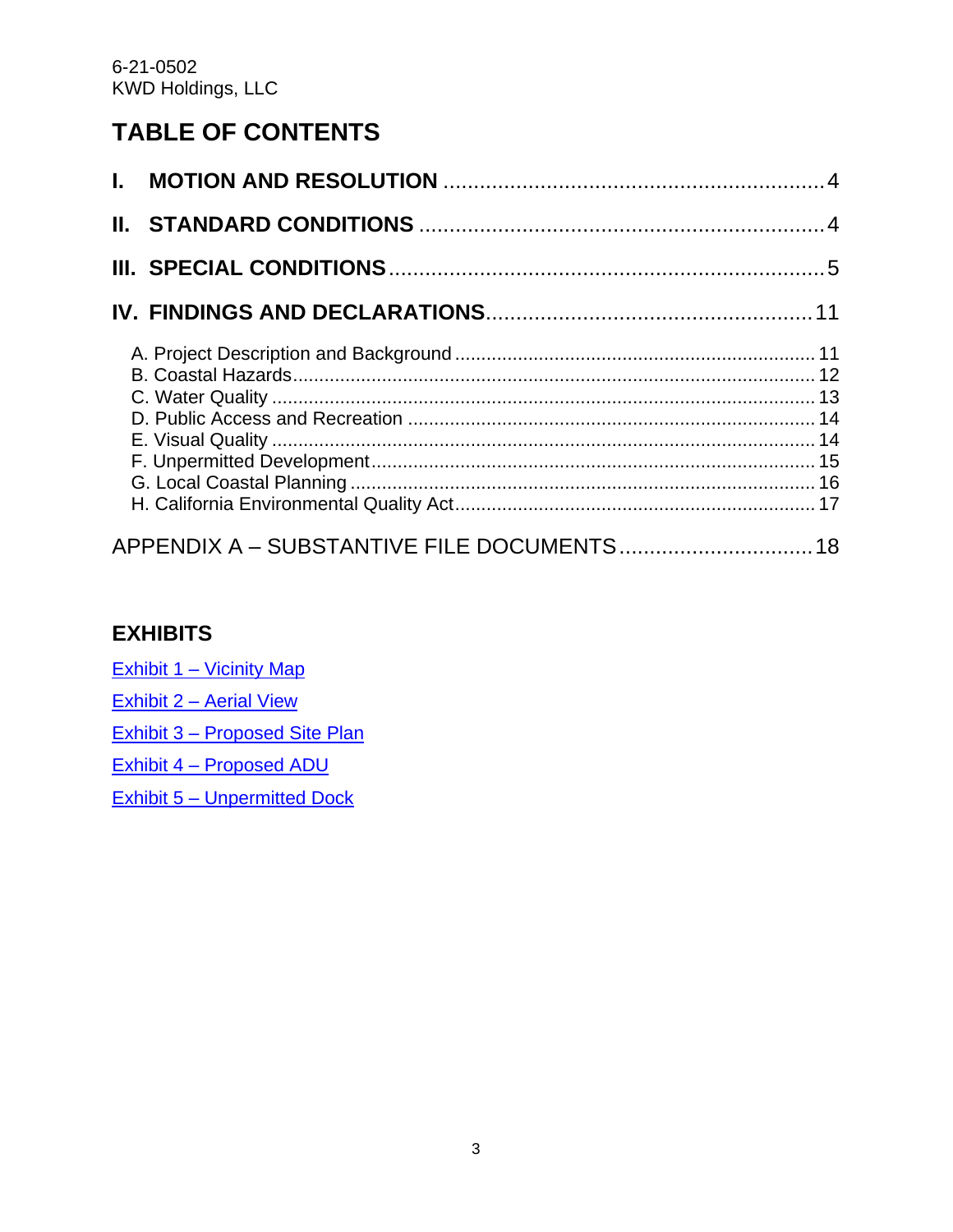# <span id="page-3-0"></span>**I. MOTION AND RESOLUTION**

#### **Motion:**

I move that the Commission approve Coastal Development Permit 6-21-0502 pursuant to the staff recommendation.

Staff recommends a **YES** vote on the foregoing motion. Passage of this motion will result in approval of the permit as conditioned and adoption of the following resolution and findings. The motion passes only by affirmative vote of a majority of Commissioners present.

#### **Resolution:**

The Commission hereby approves the Coastal Development Permit for the proposed project and adopts the findings set forth below on grounds that the development as conditioned will be in conformity with the policies of Chapter 3 of the Coastal Act. Approval of the permit complies with the California Environmental Quality Act because either 1) feasible mitigation measures and/or alternatives have been incorporated to substantially lessen any significant adverse effects of the development on the environment, or 2) there are no further feasible mitigation measures or alternatives that would substantially lessen any significant adverse impacts of the development on the environment.

# <span id="page-3-1"></span>**II. STANDARD CONDITIONS**

- **1. Notice of Receipt and Acknowledgment**. The permit is not valid and development shall not commence until a copy of the permit, signed by the applicant or authorized agent, acknowledging receipt of the permit and acceptance of the terms and conditions, is returned to the Commission office.
- **2. Expiration**. If development has not commenced, the permit will expire two years from the date on which the Commission voted on the application. Development shall be pursued in a diligent manner and completed in a reasonable period of time. Application for extension of the permit must be made prior to the expiration date.
- **3. Interpretation**. Any questions of intent of interpretation of any condition will be resolved by the Executive Director or the Commission.
- **4. Assignment**. The permit may be assigned to any qualified person, provided assignee files with the Commission an affidavit accepting all terms and conditions of the permit.
- **5. Terms and Conditions Run with the Land**. These terms and conditions shall be perpetual, and it is the intention of the Commission and the applicant to bind all future owners and possessors of the subject property to the terms and conditions.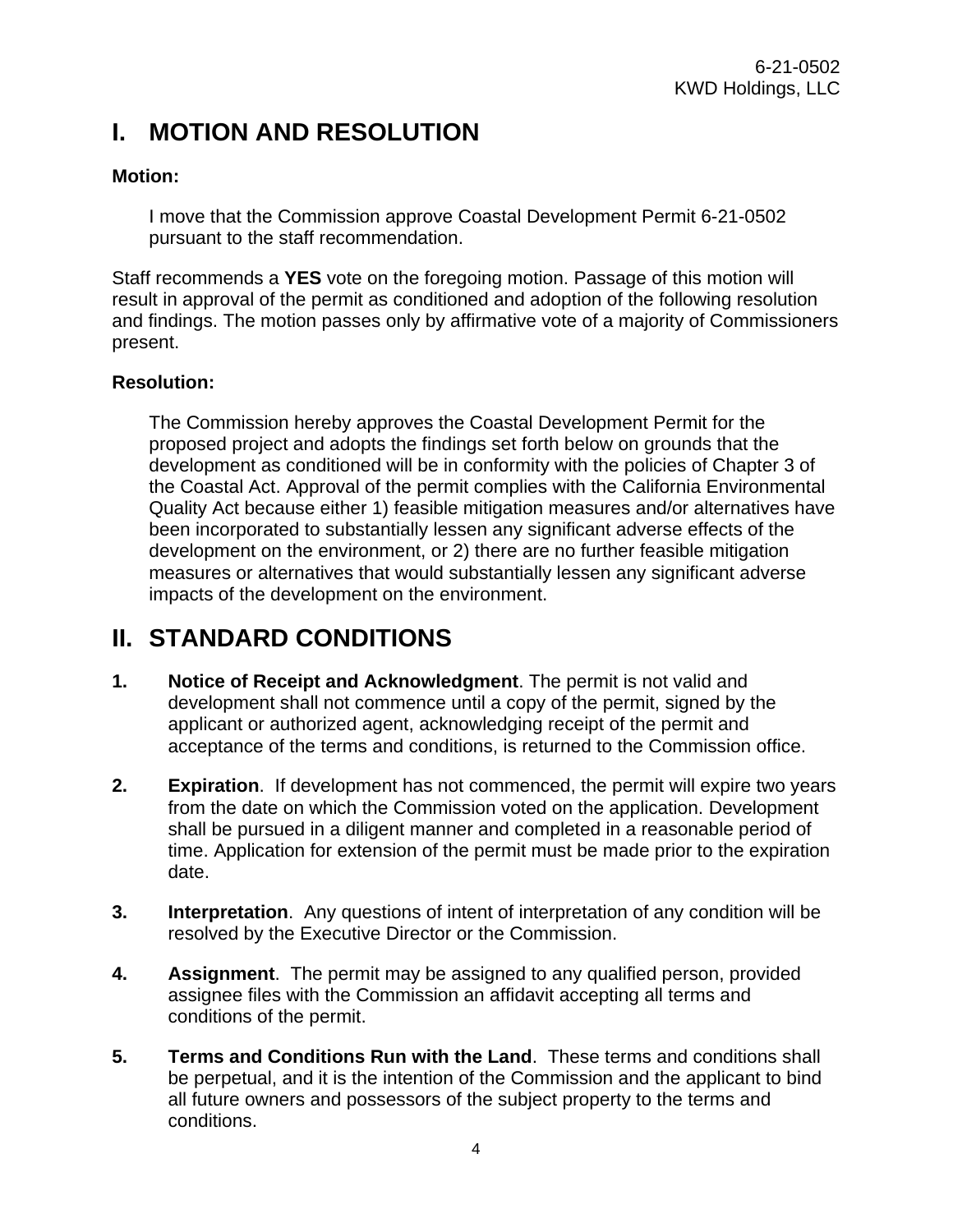# <span id="page-4-0"></span>**III. SPECIAL CONDITIONS**

#### **1. Revised Final Plans.**

- a. PRIOR TO ISSUANCE OF THE COASTAL DEVELOPMENT PERMIT, the applicant shall submit, for the review and written approval of the Executive Director, final site and architectural plans approved by the City of Carlsbad that are in substantial conformance with the site and architectural plans by Kyle Stephens & Associates, Inc. dated July 13, 2020 and received February 10, 2022, except that they shall comply with the following:
	- i. The lower floor shall be flood proofed.
	- ii. The proposed foundation system and pool/spa dimensions shall be clearly depicted.
	- iii. All recommendations of the report titled "Geotechnical Investigation. Proposed Harle Residence" prepared by CTE Inc. and dated February 26, 2021 shall be adhered to, including recommendations for drainage, use of corrosion-resistant materials, and potential compaction and regrading of the uppermost fill soils. If the site is regraded, it shall be regraded to its existing contours and no grading shall take place between October 1 and April 1.
- b. The permittee shall undertake development in conformance with the approved final plans unless the Commission amends this permit or the Executive Director determines that no amendment is legally required for any proposed minor deviations.

#### **2. Final Landscape Plans**

- a. PRIOR TO ISSUANCE OF THE COASTAL DEVELOPMENT PERMIT, the applicant shall submit a final landscaping plan for review and written approval by the Executive Director. The plans shall be in substantial conformance with the landscape plans prepared by Kyle Stephens & Associates, dated July 13, 2020 and received February 10, 2022, and shall reflect the following:
	- i. A maintenance plan for the landscaped area that shall describe the herbicide, pesticide and fertilizer practices as well as list the chemical pesticides and fertilizers that will be employed on site. Said chemicals shall not be toxic to fish or wildlife or persistent in the environment. Herbicides and pesticides, if used at all, shall be applied by hand application or by other means that will prevent leakage, percolation, or aerial drift into adjacent lagoon;
	- ii. A plan showing the type, size, extent and location of all plant materials used;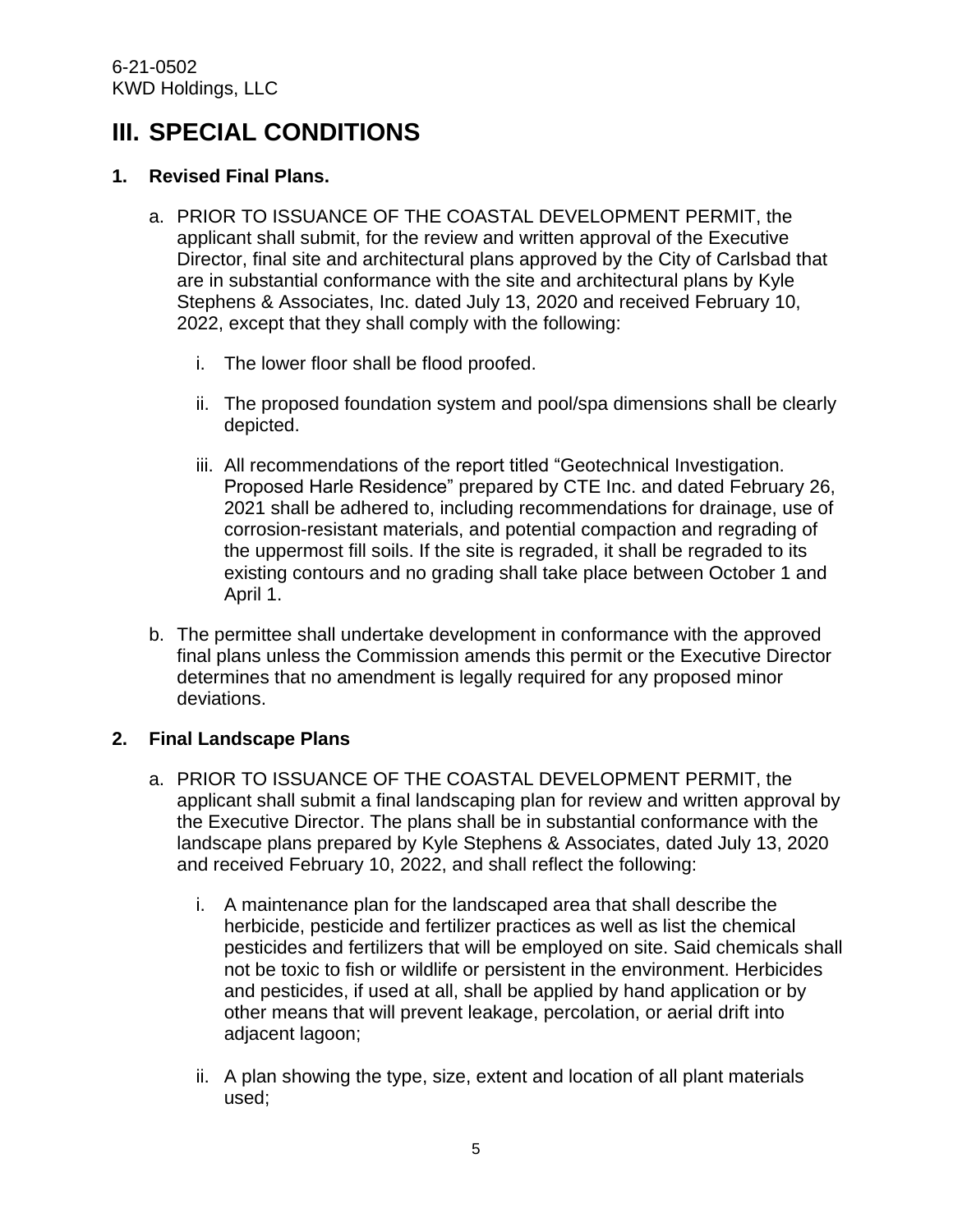- iii. The bio-filtration basin areas shall be maintained in good growing condition, and whenever necessary, shall be replaced with new droughttolerant native or non-invasive plant materials to ensure continued compliance with landscape requirements;
- iv. All landscaping shall be drought-tolerant and native or non-invasive plant species. No plant species listed as problematic or invasive by the California Native Plant Society [\(http://www.CNPS.org/\)](http://www.cnps.org/), the California Exotic Pest Plant Council [\(http://www.cal-ipc.org/\)](http://www.cal-ipc.org/), or as may be identified from time to time by the State of California, shall be employed or allowed to naturalize or persist on the site. No plant species listed as 'noxious weed' by the State of California or the U.S. Federal Government shall be planted or allowed to naturalize or persist on the site.
- v. If using potable water for irrigation, only drip or micro spray irrigation systems may be used;
- vi. (a) Five years from the date of the issuance of the coastal development permit for the residential structure, the applicant will submit for the review and written approval of the Executive Director, a landscape monitoring report, prepared by a licensed Landscape Architect or qualified Resource Specialist, that certifies whether the on-site landscaping is in conformance with the landscape plan approved pursuant to this Special Condition. The monitoring report shall include photographic documentation of plant species and plant coverage.

(b) If the landscape monitoring report indicates the landscaping is not in conformance with or has failed to meet the performance standards specified in the landscaping plan approved pursuant to this permit, the applicant or successors in interest shall submit a revised or supplemental landscape plan for the review and written approval of the Executive Director. The revised landscaping plan must be prepared by a licensed Landscape Architect or Resource Specialist and shall specify measures to remediate those portions of the original plan that have failed or are not in conformance with the original approved plan; and

- vii. The applicant shall undertake the development in accordance with the approved landscape plans. Any proposed changes to the approved plans shall be reported to the Executive Director. No changes to the plans shall occur without a Commission-approved amendment to the permit unless the Executive Director determines that no such amendment is legally required.
- b. The permittee shall undertake development in conformance with the approved final plans unless the Commission amends this permit or the Executive Director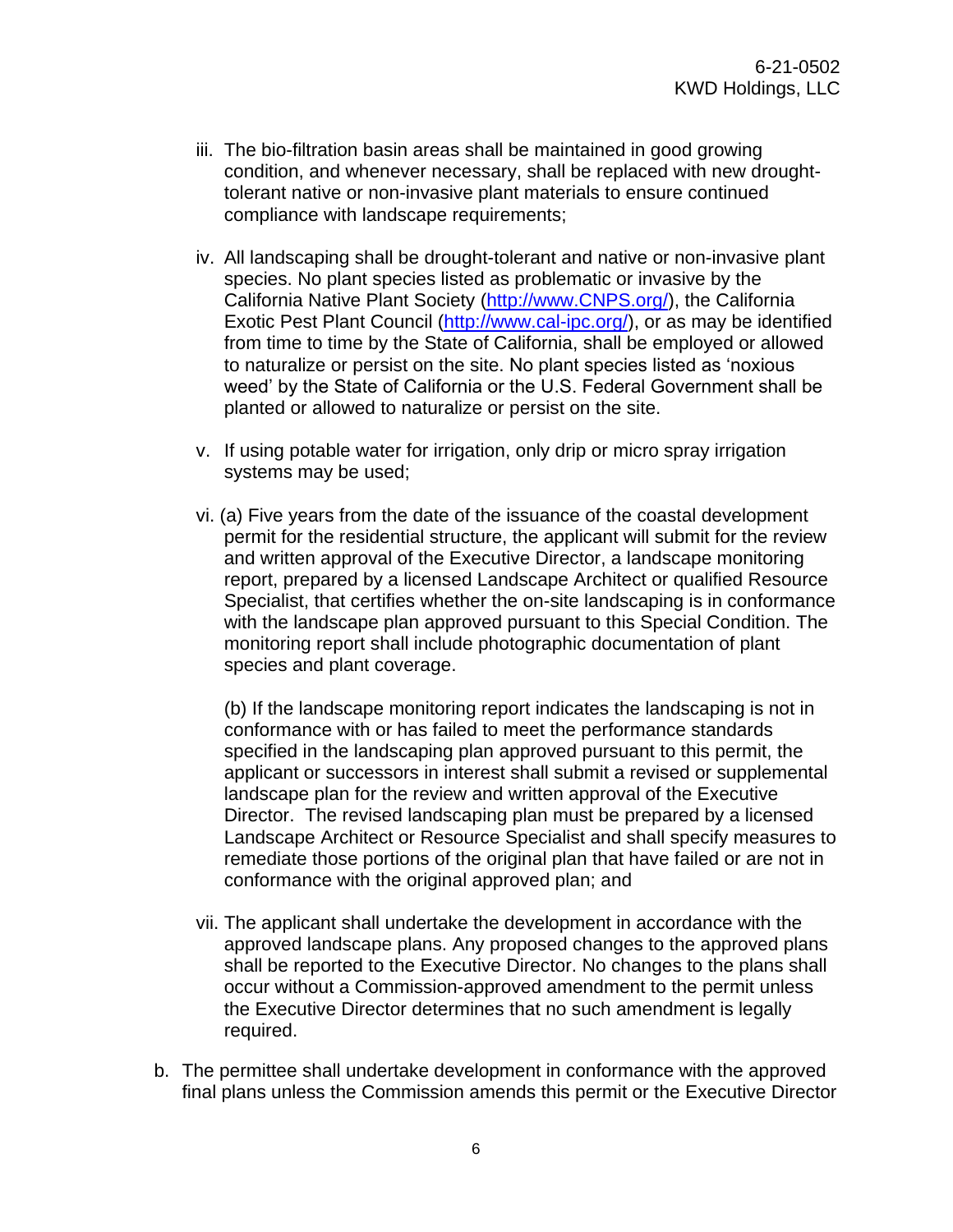6-21-0502 KWD Holdings, LLC

> determines that no amendment is legally required for any proposed minor deviations.

#### **3. Final Drainage Plans**

- a. PRIOR TO ISSUANCE OF THE COASTAL DEVELOPMENT PERMIT, the applicant shall submit final drainage plans for review and written approval by the Executive Director.
- b. The applicant shall undertake development in accordance with the approved plans. Any proposed changes to the approved plans shall be reported to the Executive Director. No changes to the plans shall occur without a Coastal Commission approved amendment to this coastal development permit unless the Executive Director determines that no amendment is legally required.

#### **4. Construction and Pollution Prevention Plan**

a. PRIOR TO ISSUANCE OF THE COASTAL DEVELOPMENT PERMIT, the applicant shall submit, for the review and written approval of the Executive Director, a final Construction and Pollution Prevention Plan. The Plan shall demonstrate that all construction, including, but not limited to, clearing, grading, staging, storage of equipment and materials, or other activities that involve ground disturbance; building, reconstructing, or demolishing a structure; and creation or replacement of impervious surfaces, complies with the following requirements:

#### i. Minimize Erosion and Sediment Discharge

- A, Land disturbance during construction (e.g., clearing, grading, and cut-andfill) shall be minimized, and grading activities shall be phased, to avoid increased erosion and sedimentation.
- B. Erosion control BMPs (such as mulch, soil binders, geotextile blankets or mats, or temporary seeding) shall be installed as needed to prevent soil from being transported by water or wind. Temporary BMPs shall be implemented to stabilize soil on graded or disturbed areas as soon as feasible during construction, where there is a potential for soil erosion to lead to discharge of sediment off-site or to coastal waters.
- C. Sediment control BMPs (such as silt fences, fiber rolls, sediment basins, inlet protection, sand bag barriers, or straw bale barriers) shall be installed as needed to trap and remove eroded sediment from runoff, to prevent sedimentation of coastal waters.
- D. Tracking control BMPs (such as a stabilized construction entrance/exit, and street sweeping) shall be installed or implemented as needed to prevent tracking sediment off-site by vehicles leaving the construction area.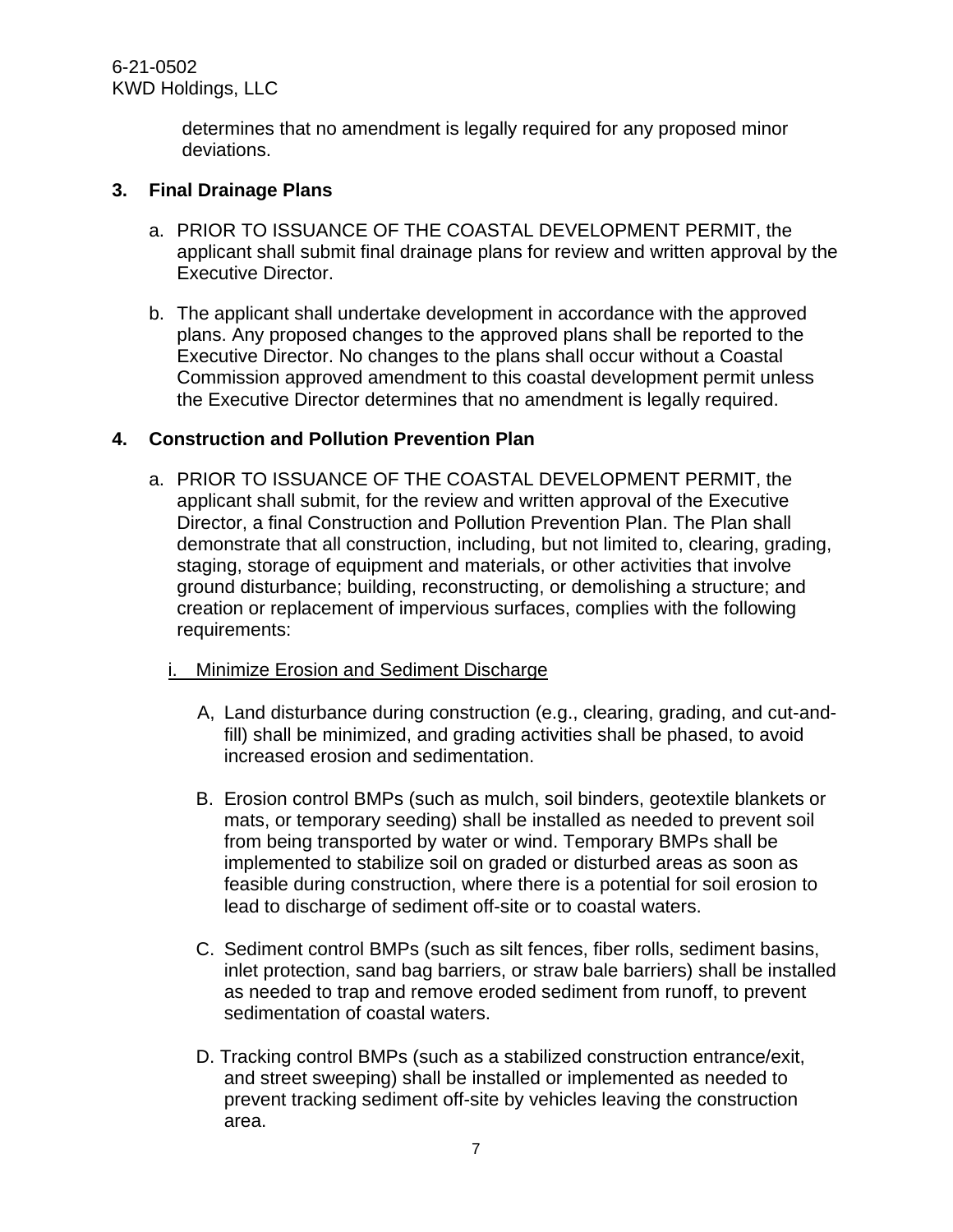- E. Runoff control BMPs (such as a concrete washout facility, dewatering tank, or dedicated vehicle wash area) that will be implemented during construction to retain, infiltrate, or treat stormwater and non-stormwater runoff.
- F. Grading shall be prohibited during the rainy season, from October 1 to April 1.

#### ii. Minimize Discharge of Construction Pollutants and other Impacts of Construction Activities

- A. Materials management and waste management BMPs (such as stockpile management, spill prevention, and good housekeeping practices) shall be installed or implemented as needed to minimize pollutant discharge and polluted runoff resulting from staging, storage, and disposal of construction chemicals and materials. BMPs shall include, at a minimum:
	- 1. Covering stockpiled construction materials, soil, and other excavated materials to prevent contact with rain, and protecting all stockpiles from stormwater runoff using temporary perimeter barriers.
	- 2. Cleaning up all leaks, drips, and spills immediately; having a written plan for the clean-up of spills and leaks; and maintaining an inventory of products and chemicals used on site.
	- 3. Proper disposal of all wastes; providing trash receptacles on site; and covering open trash receptacles during wet weather.
	- 4. Prompt removal of all construction debris from the shoreline.
	- 5. Detaining, infiltrating, or treating runoff, if needed, prior to conveyance off-site during construction.
- B. Fueling and maintenance of construction equipment and vehicles shall be conducted off site if feasible. Any fueling and maintenance of mobile equipment conducted on site shall take place at a designated area located at least 50 feet from coastal waters, drainage courses, and storm drain inlets, if feasible (unless those inlets are blocked to protect against fuel spills). The fueling and maintenance area shall be designed to fully contain any spills of fuel, oil, or other contaminants. Equipment that cannot be feasibly relocated to a designated fueling and maintenance area (such as cranes) may be fueled and maintained in other areas of the site, provided that procedures are implemented to fully contain any potential spills.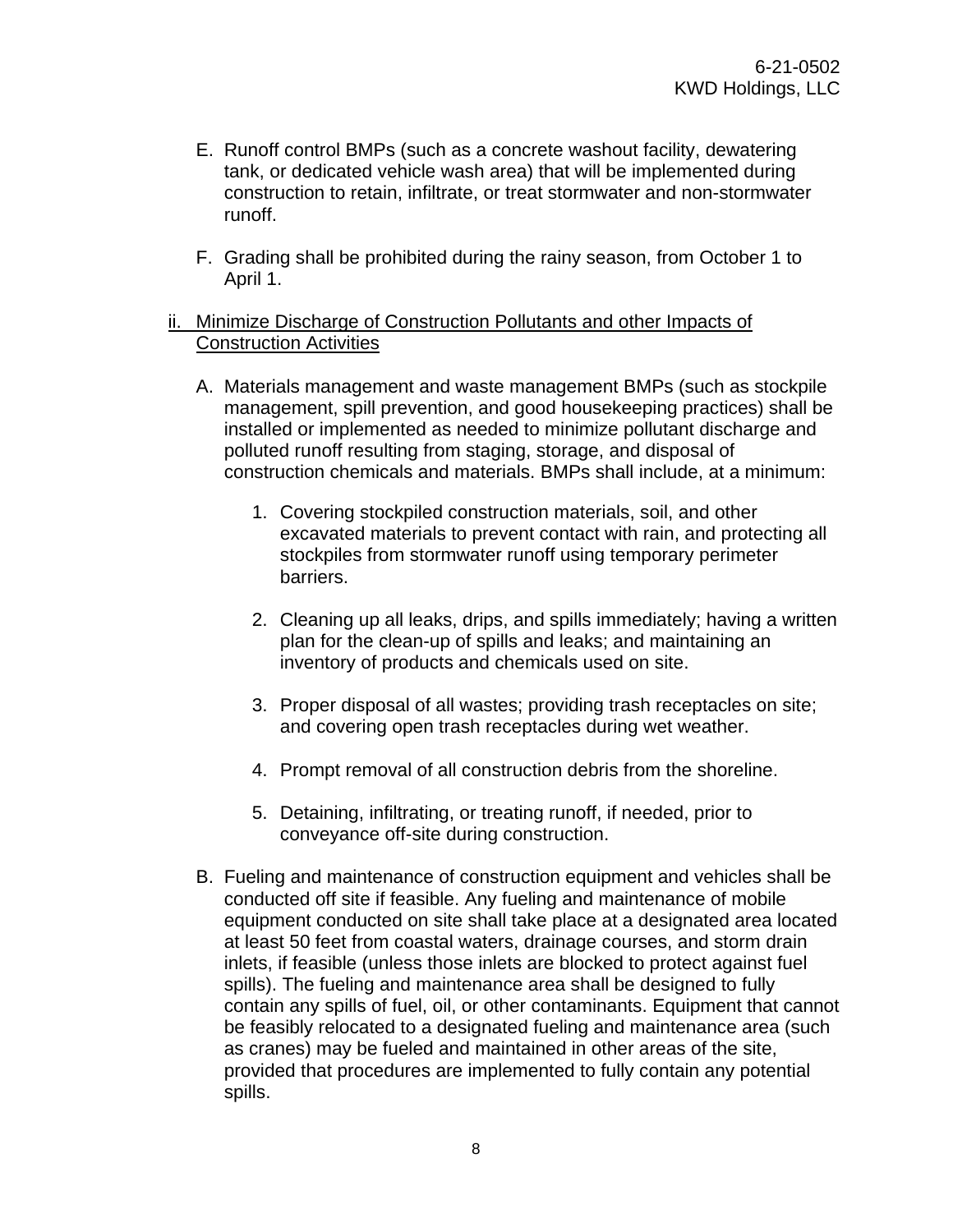- C. The use of temporary erosion and sediment control products (such as fiber rolls, erosion control blankets, mulch control netting, and silt fences) that incorporate plastic netting (such as polypropylene, nylon, polyethylene, polyester, or other synthetic fibers) shall be avoided, to minimize wildlife entanglement and plastic debris pollution.
- iii. Construction In, Over, or Adjacent to Coastal Waters and Habitat. Construction taking place in, over, or adjacent to coastal waters and habitat shall protect the coastal waters and habitat by implementing additional BMPs, including:
	- A. Construction activity shall not be conducted below the mean high tide line, unless tidal waters have receded and the area is part of the authorized work area.
	- B. All work shall take place during daylight hours, and lighting of the lagoon is prohibited.
	- C. Tarps or other devices shall be used to capture debris, dust, oil, grease, rust, dirt, fine particles, and spills to protect the quality of coastal waters.
	- D. All erosion and sediment controls shall be in place prior to the commencement of construction, as well as at the end of each workday. At a minimum, if grading is taking place, sediment control BMPs shall be installed at the perimeter of the construction site to prevent constructionrelated sediment and debris from entering the lagoon, waterways, natural drainage swales, and the storm drain system.
- b. The applicant shall undertake development in accordance with the approved plans. Any proposed changes to the approved plans shall be reported to the Executive Director. No changes to the plans shall occur without a Coastal Commission approved amendment to this coastal development permit unless the Executive Director determines that no amendment is legally required.
- **5. Assumption of Risk, Waiver of Liability and Indemnity Agreement**. By acceptance of this permit, the applicant acknowledges and agrees (A) that the site may be subject to hazards, including but not limited to waves, storms, flooding, erosion, and earth movement, many of which will worsen with future sea level rise; (B) to assume the risks to the permittee and the property that is the subject of this permit of injury and damage from such hazards in connection with this permitted development; (C) to unconditionally waive any claim of damage or liability against the Commission, its officers, agents, and employees for injury or damage from such hazards; and (D) to indemnify and hold harmless the Commission, its officers, agents, and employees with respect to the Commission's approval of the project against any and all liability, claims, demands, damages, costs (including costs and fees incurred in defense of such claims), expenses, and amounts paid in settlement arising from any injury or damage due to such hazards.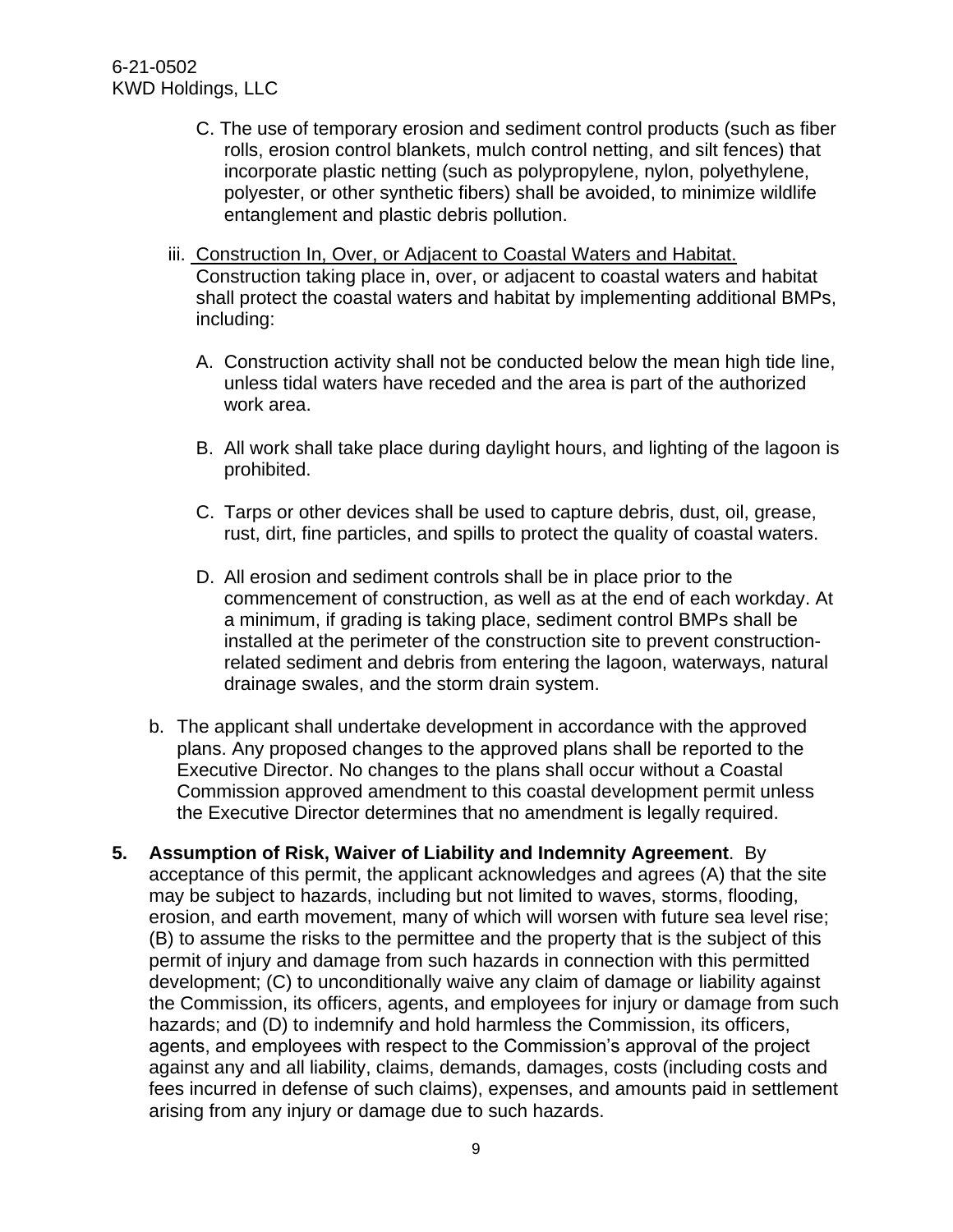#### **6. No Future Shoreline Protective Device.**

- a. By acceptance of this Permit, the applicant agrees, on behalf of itself (or himself or herself, as applicable) and all successors and assigns, that no shoreline protective device(s) shall ever be constructed to protect the development approved pursuant to Coastal Development Permit No. 6-21-0502 including, but not limited to, the residence, foundations, pool/spa, decks/patios, and/or driveways, including in the event that the development is threatened with damage or destruction from waves, erosion, storm conditions, liquefaction, or other coastal hazards in the future, and as may be exacerbated by sea level rise. By acceptance of this Permit, the applicant hereby waives, on behalf of itself (or himself or herself, as applicable) and all successors and assigns, any rights to construct such devices that may exist under applicable law.
- b. By acceptance of this Permit, the applicant further agrees, on behalf of itself (or himself or herself, as applicable) and all successors and assigns, that the landowner shall remove the development authorized by this Permit, including the residence, foundations, pool/spa, decks/patios, and/or driveways, if any government agency with legal jurisdiction has issued a final order, not overturned through any appeal or writ proceedings, determining that the structures are currently and permanently unsafe for occupancy or use due to natural hazards and that there are no measures that could make the structures suitable for use without the use of shoreline protective devices. The permittee shall obtain a coastal development permit for removal of approved development unless the Executive Director provides a written determination that no coastal development permit is legally required. In the event that portions of the development fall to the lagoon before they are removed/relocated, the landowner shall remove all recoverable debris associated with the development from the lagoon and lawfully dispose of the material in an approved disposal site.
- **7. Deed Restriction. PRIOR TO ISSUANCE OF THE COASTAL DEVELOPMENT PERMIT**, the applicant shall submit to the Executive Director for review and approval documentation demonstrating that the applicant has executed and recorded against the parcel(s) governed by this permit a deed restriction, in a form and content acceptable to the Executive Director: (1) indicating that, pursuant to this permit, the California Coastal Commission has authorized development on the subject property, subject to terms and conditions that restrict the use and enjoyment of that property; and (2) imposing the Special Conditions of this permit as covenants, conditions and restrictions on the use and enjoyment of the Property. The deed restriction shall include a legal description of the entire parcel or parcels governed by this permit. The deed restriction shall also indicate that, in the event of an extinguishment or termination of the deed restriction for any reason, the terms and conditions of this permit shall continue to restrict the use and enjoyment of the subject property so long as either this permit or the development it authorizes, or any part, modification, or amendment thereof, remains in existence on or with respect to the subject property.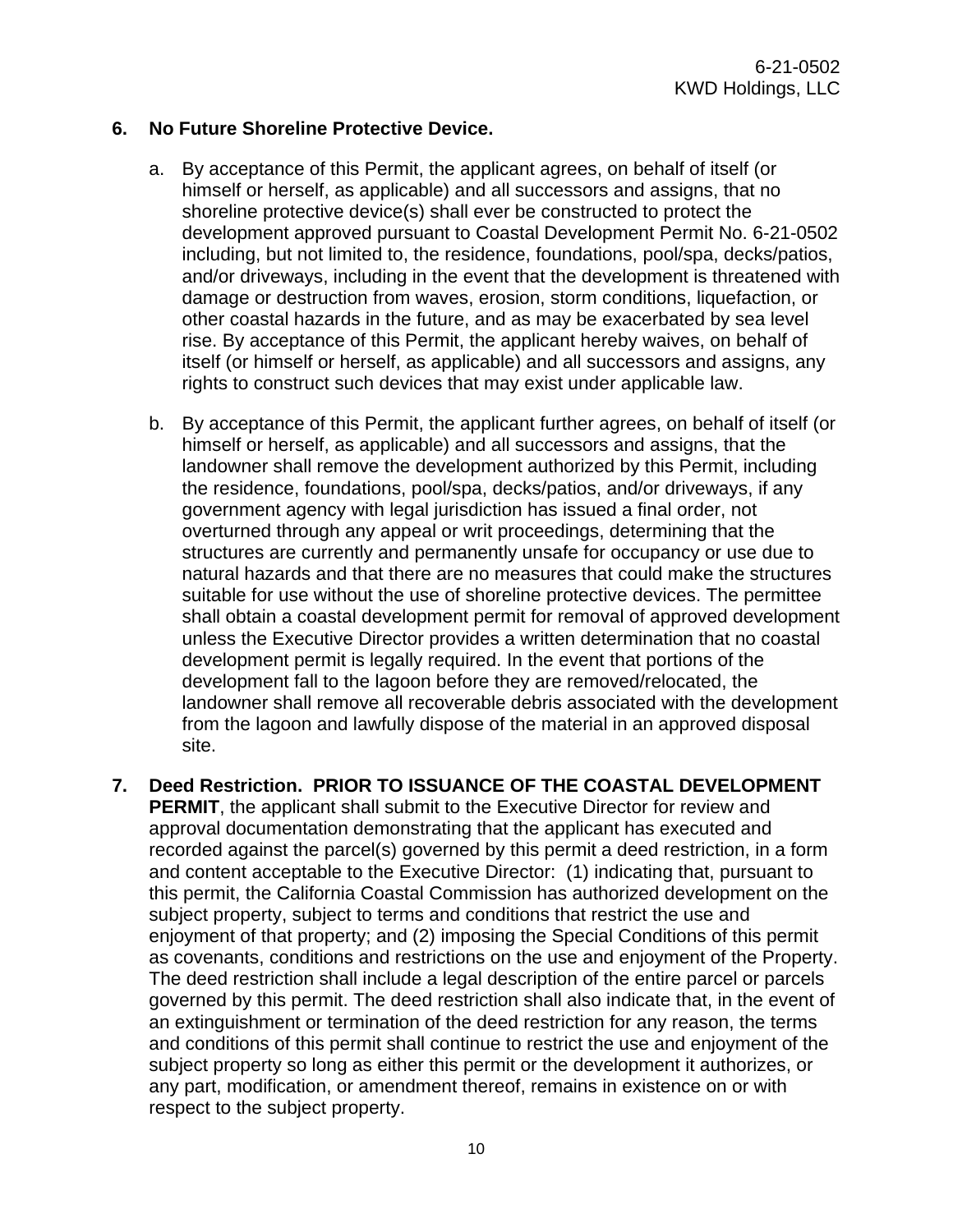# <span id="page-10-0"></span>**IV. FINDINGS AND DECLARATIONS**

# <span id="page-10-1"></span>**A. Project Description and Background**

The proposed project is the construction of a 3,334 sq. ft. single-family residence with an attached 772 sq. ft. garage, attached third-floor 850 sq. ft. accessory dwelling unit (ADU), and pool/spa with a maximum depth of 4 ft. on a 4,680 sq. ft. vacant lot at 4547 Cove Drive, Carlsbad [\(Exhibits](https://documents.coastal.ca.gov/reports/2022/4/f11a/f11a-4-2022-exhibits.pdf) 3 and 4). The residence is proposed to be approximately 34 ft. tall. The site is designated R-23 and zoned Residential Waterway (R-W), which is a zone that regulates high-density residential development in Carlsbad.

The Commission previously authorized CDP No. 6-17-0036 for a proposed duplex on the subject site, but the permit has since expired. There is an existing, unpermitted private boat ramp and dock directly adjacent to the site that is located on property owned by the Bristol Cove Property Owners Association. The applicant holds an easement to use the ramp and dock for their private use. However, although staff has requested that the applicant include in this application either removal of the dock or to authorize it after-the-fact, the applicant is not proposing to include resolution of the unpermitted development in this application, nor is the applicant proposing any changes to the boat ramp and dock at this time (see Section IV.F for detailed discussion of the violation).

The subject site is located on the northeastern side of Cove Drive and is adjacent to Bristol Cove, a private cove and marina facility located off the inner basin of Agua Hedionda Lagoon [\(Exhibit 1\)](https://documents.coastal.ca.gov/reports/2022/4/f11a/f11a-4-2022-exhibits.pdf). The cove, including the water area, is owned by Bristol Cove Property Owners Association, and the entire shoreline of the cove is lined with riprap [\(Exhibit 2\)](https://documents.coastal.ca.gov/reports/2022/4/f11a/f11a-4-2022-exhibits.pdf). Although privately owned, the cove is used by the public for paddling and sightseeing on the water. The proposed site is the last remaining undeveloped lot on Bristol Cove and is surrounded by multi-unit condominium complexes and a few single family residences. Since 1972, over three dozen permits have been issued for the construction of single-family residences and condominium complexes and duplexes, ranging in size from 2-unit structures to 100-unit complexes, along Bristol Cove.

Agua Hedionda Lagoon is an artificial water body that was originally dredged in 1954 to -11 feet MSL (mean sea level) out of a historical 230-acre salt marsh slough to provide cooling water for the Encina Power Plant. Two settling basins were included in the design: one in the outer lagoon to trap sands carried in from the ocean, and one at the eastern end to trap incoming sediments from Hedionda Creek. Since 1980, the Commission has approved several coastal development permits for the dredging of Bristol Cove and other areas of the lagoon.

Because Agua Hedionda Lagoon is an environmentally sensitive area and a major recreational resource, the lagoon and the viewshed surrounding the lagoon was the subject of a detailed LCP Land Use Plan (LUP) prepared by the City and certified by the Coastal Commission in 1982. The subject property is within this LUP planning area, but an implementation plan for this area has not yet been certified. Thus, permit responsibility remains with the Commission and Chapter 3 of the Coastal Act is the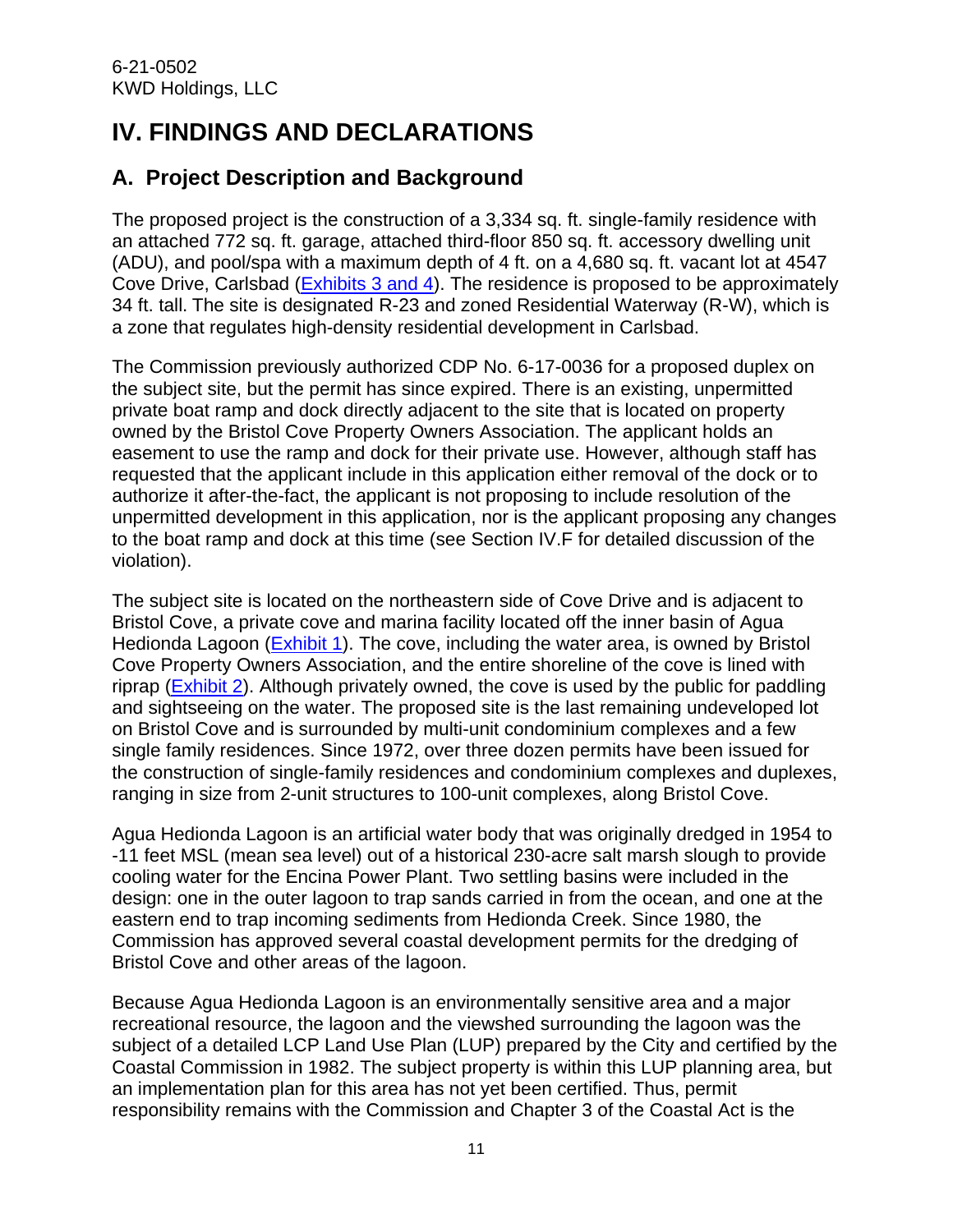standard of review, with the certified Agua Hedionda Lagoon LUP used as guidance.

### <span id="page-11-0"></span>**B. Coastal Hazards**

Section 30235 of the Coastal Act states:

Revetments, breakwaters, groins, harbor channels, seawalls, cliff retaining walls, and other such construction that alters natural shoreline processes shall be permitted when required to serve coastal-dependent uses or to protect existing structures or public beaches in danger from erosion, and when designed to eliminate or mitigate adverse impacts on local shoreline sand supply.

Section 30253 of the Coastal Act states:

New development shall do all of the following:

(a) Minimize risks to life and property in areas of high geologic, flood, and fire hazard.

(b) Assure stability and structural integrity, and neither create nor contribute significantly to erosion, geologic instability, or destruction of the site or surrounding area or in any way require the construction of protective devices that would substantially alter natural landforms along bluffs and cliffs.

The City of Carlsbad's 2017 Sea Level Rise Vulnerability Assessment identifies the neighborhood surrounding Bristol Cove, including this site, as subject to flood risk due to storms and future sea level rise. Commission staff reviewed the proposed project and other flooding information and found that the site could potentially be inundated by marine, fluvial, or groundwater sources either frequently or intermittently towards the end of its lifetime with future sea level rise. In order to protect the development from future flooding, **Special Condition #1** requires the applicant to submit revised final plans that include flood-proofing the lower floor, clearly depicting the foundation plans, and adhering to the recommendations in the applicant's geotechnical report.

The entire shoreline of Bristol Cove currently contains a revetment. However, the proposed project, as new development, is not entitled to shoreline protection and as such, the applicant is required to waive any right to construct a shoreline protective device to protect the development in the future, as outlined in **Special Condition #6**. Further, the landowner must remove the development if any government agency has ordered that the structures are not to be occupied due to any of the hazards identified above, or if any public agency requires the structures to be removed.

Given that the applicant has chosen to develop a waterfront lot despite risks from sea level rise and storm flooding, the applicant must assume the risks of hazardous construction and operation; therefore, the Commission imposes **Special Condition #5**. Finally, **Special Condition #7** requires the applicant to record a deed restriction against the property to notify future owners of the terms and conditions of this permit. As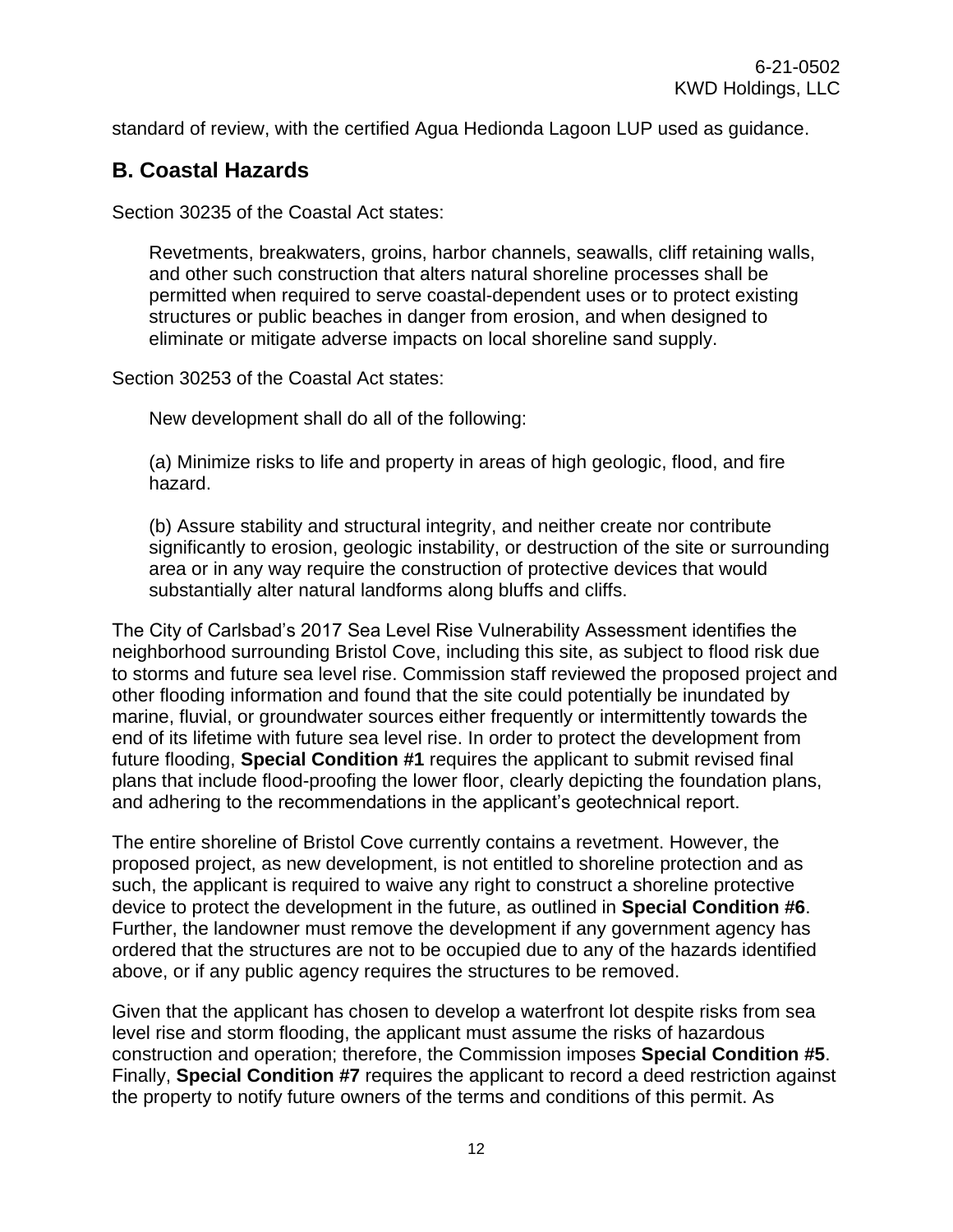6-21-0502 KWD Holdings, LLC

conditioned, the Commission finds the project consistent with the coastal hazards policies of Chapter 3 of the Coastal Act.

# <span id="page-12-0"></span>**C. Water Quality**

Section 30231 of the Coastal Act states:

The biological productivity and the quality of coastal waters, streams, wetlands, estuaries, and lakes appropriate to maintain optimum populations of marine organisms and for the protection of human health shall be maintained and, where feasible, restored through, among other means, minimizing adverse effects of waste water discharges and entrainment, controlling runoff, preventing depletion of ground water supplies and substantial interference with surface waterflow, encouraging waste water reclamation, maintaining natural vegetation buffer areas that protect riparian habitats, and minimizing alteration of natural streams.

Policy 3-14 of the City of Carlsbad Agua Hedionda Land Use Plan states, in relevant part:

In addition to the requirements of the City of Carlsbad Drainage Master Plan, permitted development shall also comply with the following requirements:

- a. Grading activity shall be prohibited during the rainy season: from October 1st to April 1st of each year.
- b. All graded areas shall be landscaped prior to October 1st of each year with either temporary or permanent landscaping materials, to reduce erosion potential. Such landscaping shall be maintained and replanted if not well-established by December 1st following the initial planting.
- $[\ldots]$

Policy 7-12 of the City's certified Habitat Management Plan (HMP) also includes the above-cited language of Policy 3.14.

As proposed, the project includes bio-retention basins to collect and infiltrate runoff from the site. However, proximity of this site to the lagoon poses a risk of erosion into the lagoon during construction, adversely impacting water quality. While the applicant has not proposed grading for the project, **Special Condition #1** requires the applicant to adhere to the recommendations in the geotechnical report. This report states that some grading may be necessary to compact the liquefiable soils at this site. Therefore, **Special Condition #4** requires the applicant to submit a construction pollution prevention plan in order to avoid adverse impacts to the adjacent lagoon during construction and any associated grading activities, and to prohibit grading during the rainy season. As conditioned, the Commission finds the project consistent with Section 30231 of the Coastal Act and the applicable policies of the Agua Hedionda LUP regarding protection of water quality.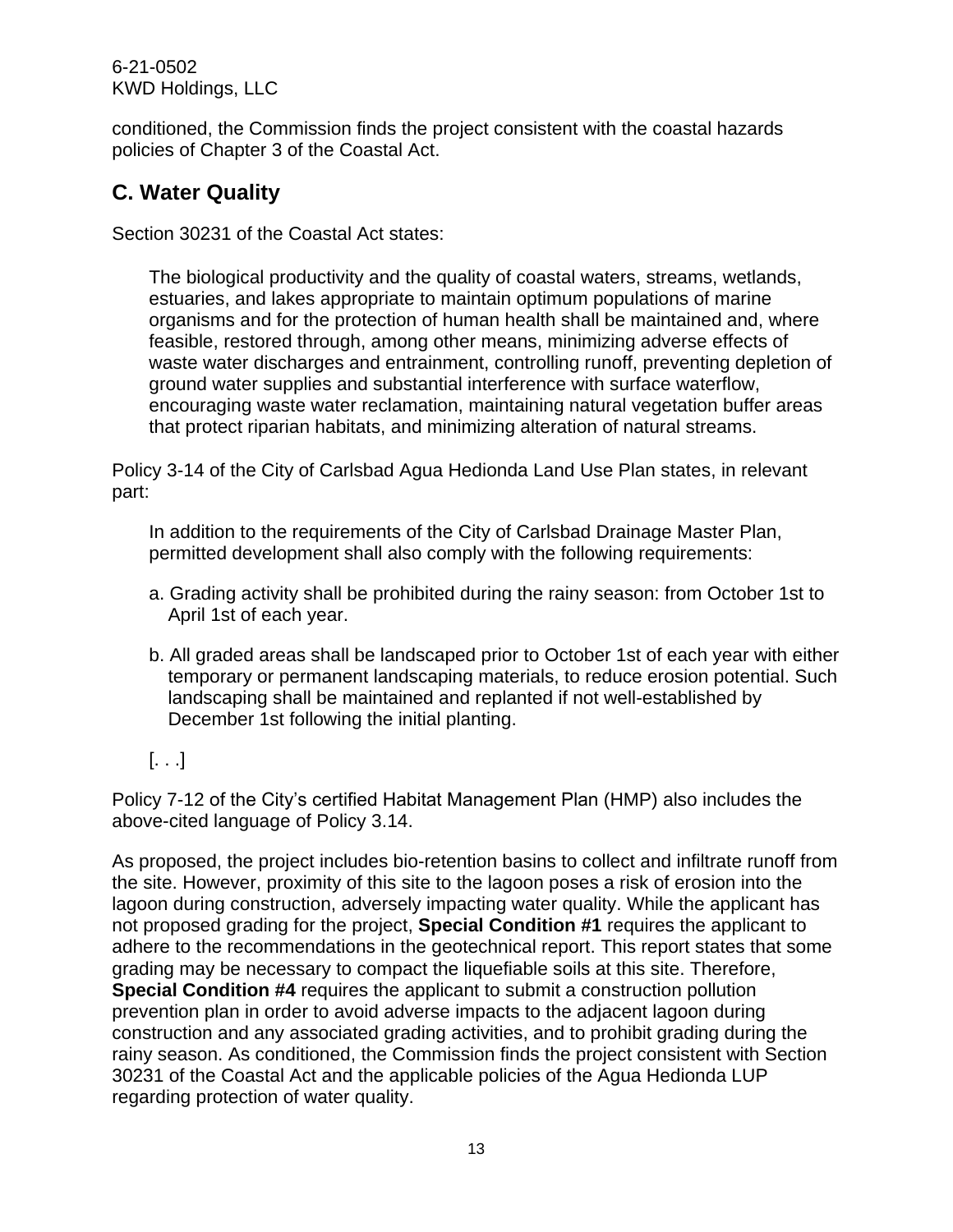## <span id="page-13-0"></span>**D. Public Access and Recreation**

Section 30210 of the Coastal Act states:

In carrying out the requirement of Section 4 of Article X of the California Constitution, maximum access, which shall be conspicuously posted, and recreational opportunities shall be provided for all the people consistent with public safety needs and the need to protect public rights, rights of private property owners, and natural resource areas from overuse.

Section 30212 of the Coastal Act states, in relevant part:

(a) Public access from the nearest public roadway to the shoreline and along the coast shall be provided in new development projects except where (1) it is inconsistent with public safety, military security needs, or the protection of fragile coastal resources, (2) adequate access exists nearby, or (3) agriculture would be adversely affected. Dedicated accessway shall not be required to be opened to public use until a public agency or private association agrees to accept responsibility for maintenance and liability of the accessway.

There is little public access to the shoreline available around the subject site, as Bristol Cove is surrounded by existing private development that includes patios and docks that extend out into the water. Because the subject site is the last remaining vacant site in a fully developed residential community, there is no route for providing access along the shoreline through this lot.

The sidewalk and public street parking along Cove Drive and Park Drive provide adequate access to the north shore of Agua Hedionda Lagoon both east and west of Bristol Cove. The proposed project includes three off-street parking spaces to serve residents of the single-family home and ADU.

Thus, the proposed project will not adversely impact public access and the Commission finds the project consistent with the public access and recreation policies of the Coastal Act.

## <span id="page-13-1"></span>**E. Visual Quality**

Section 30251 of the Coastal Act states, in relevant part:

The scenic and visual qualities of coastal areas shall be considered and protected as a resource of public importance. Permitted development shall be sited and designed to protect views to and along the ocean and scenic coastal areas, to minimize the alteration of natural land forms, to be visually compatible with the character of surrounding areas, and, where feasible, to restore and enhance visual quality in visually degraded areas.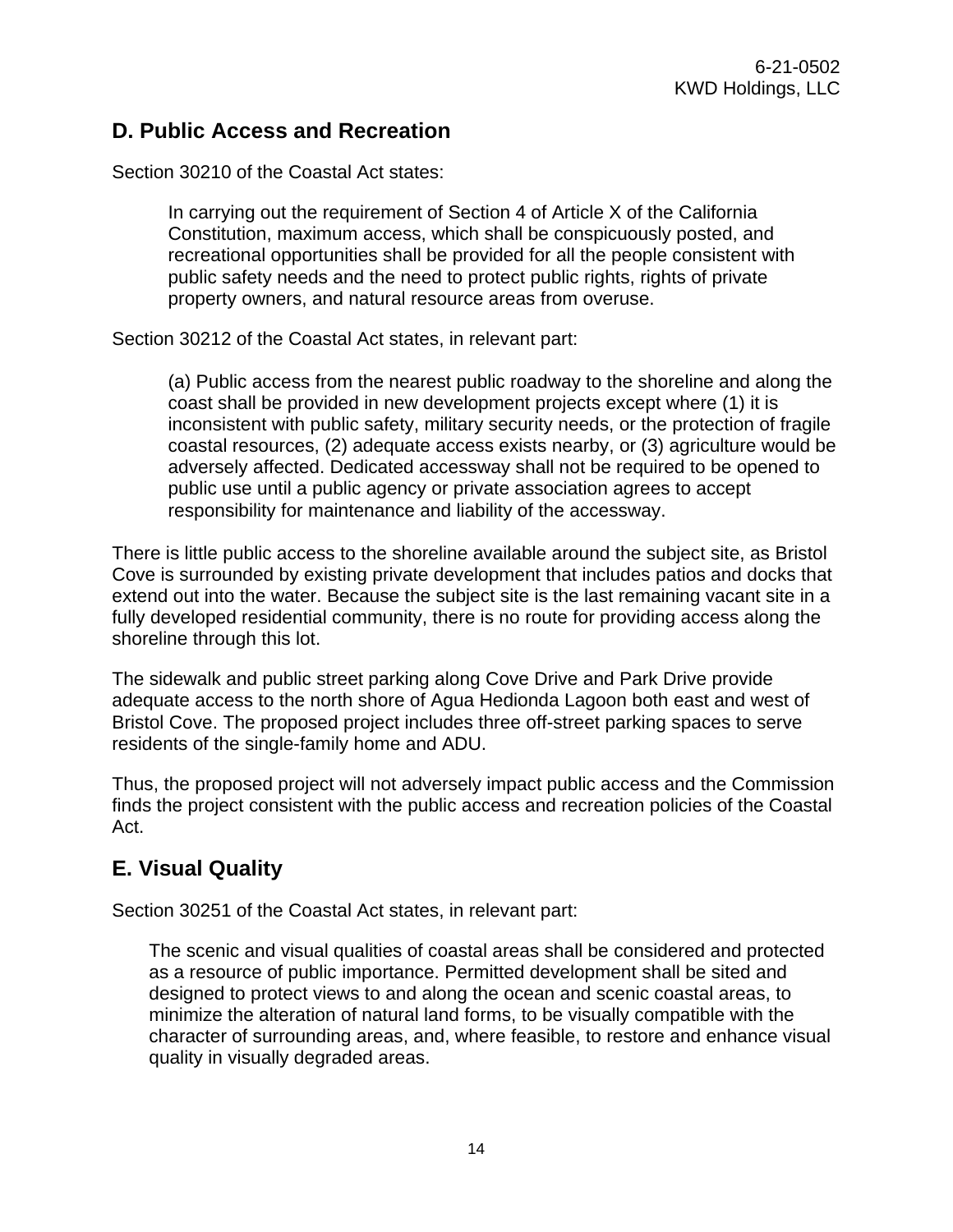Policy 1.9 of the City of Carlsbad Agua Hedionda Land Use Plan states:

Building height shall be limited to a maximum of 35 feet. Building setbacks and lot coverage shall be regulated by the applicable zoning designation, except as specifically modified in this plan.

Policy 8.1 of the City of Carlsbad Agua Hedionda Land Use Plan states, in relevant part:

Park Avenue, Adams Avenue and Carlsbad Boulevard are designated as scenic roadways. [. . .]

Because the project is located along the shoreline of Bristol Cove, the project has the potential to adversely impact views to and along the cove and Agua Hedionda Lagoon. As proposed, the project is consistent with the height limitations imposed by the Agua Hedionda LUP and will not impact views from Adams Avenue, a designated scenic roadway that runs above the project site and offers expansive views of Agua Hedionda Lagoon. There are views available from the water towards the land, and it is important to ensure that development around the lagoon be set back far enough from the water to avoid a towering or walling effect around the cove. The current pattern of development along Bristol Cove establishes a minimum 20-foot rear yard setback between the shoreline (measured as the mean high tide line) and the primary building. The proposed project includes a minimum 20-foot rear yard setback. Therefore, the project is consistent with the visual quality protection policies of the Coastal Act and Agua Hedionda LUP.

## <span id="page-14-0"></span>**F. Unpermitted Development**

Section 30600 of the Coastal Act states, in relevant part:

(a) Except as provided in subdivision (e), and in addition to obtaining any other permit required by law from any local government or from any state, regional, or local agency, any person, as defined in Section 21066, wishing to perform or undertake any development in the coastal zone, other than a facility subject to Section 25500, shall obtain a coastal development permit.

 $[ \ldots ]$ 

Policy 6.2 of the City of Carlsbad certified Agua Hedionda Land Use Plan states:

Construction of private docks, boat storage and launching facilities shall be subject to approval by the U.S. Army Corp of Engineers, the State Department of Fish and Game, the City of Carlsbad and the California Coastal Commission, consistent with Coastal Act Policies.

Unpermitted development, in the form of construction of a private ramp and boat dock located on the adjacent riprap and in the water, has occurred adjacent to the subject site without the required coastal development permit [\(Exhibit 5\)](https://documents.coastal.ca.gov/reports/2022/4/f11a/f11a-4-2022-exhibits.pdf). Based on satellite imagery, the dock appears to have been constructed in 2004. Commission staff first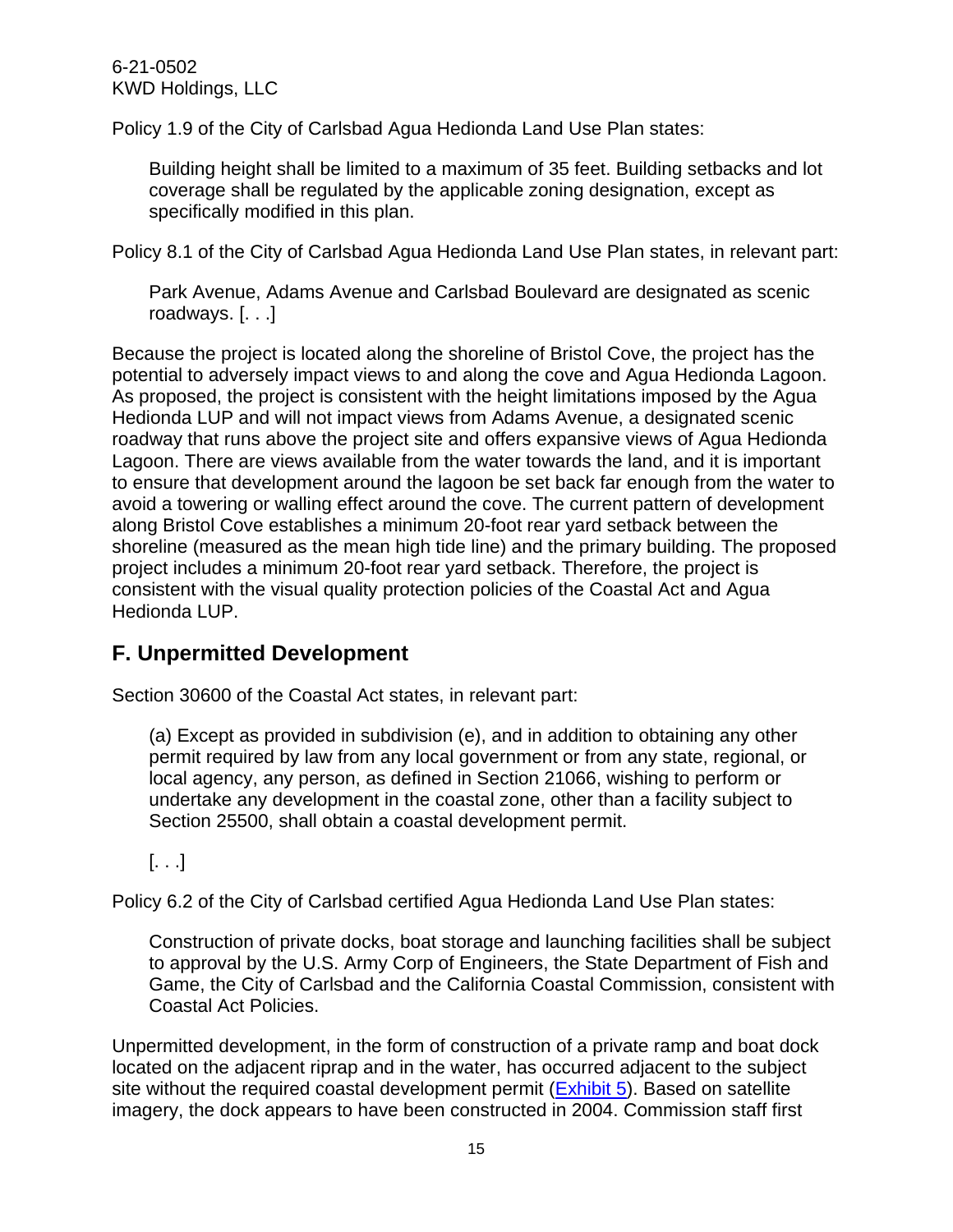identified that this dock was unpermitted during their review of the applicant's coastal development permit (CDP) 6-17-0036, which authorized the construction of a duplex on the subject site in July 2017. That approval expired.

The applicant bought the property in 2016 with the existing unpermitted development at the site and did not propose further improvements to the boat dock in CDP 6-17-0036, nor are they proposing improvements to the dock in the subject project. Because the owner did not agree to include either removal or after-the-fact approval of the dock in the proposed project scope for CDP 6-17-0036, staff directed the applicant in 2017 to submit a separate CDP application to resolve the violation. However, no such application was submitted. Upon receipt of the subject permit application in 2021, Commission staff again requested that the applicant either remove the unpermitted dock or propose after-the-fact approval of the dock. In response, the applicant submitted a survey showing that the unpermitted dock is entirely within the parcel owned by the Bristol Cove Property Owners Association (APN 207-150-58). The applicant asserted that, because they do not own the parcel containing the unpermitted dock, they are not responsible for its removal or authorization through an after-the-fact CDP. However, the applicant shares liability with the Property Owners Association for the unpermitted development by virtue of its control and maintenance of the dock; by design, the dock was constructed for the sole use of the applicant's property. The applicant has exclusive wharfage rights for private use of the dock and is responsible for its maintenance. Staff requested that the applicant resolve the unpermitted boat dock as part of the proposed project or a separate application, and the applicant refused. Thus, even if this application is approved, and the permit is exercised, violations will remain at the site that will not be addressed by the Commission's action on this application. Enforcement staff is investigating and plans to send a Notice of Violation to the property owner and the Property Owners Association regarding the unpermitted dock.

Although development has taken place prior to submission of this permit application, consideration of this application by the Commission has been based solely upon the Chapter 3 policies of the Coastal Act.

Commission review and action on this permit does not constitute a waiver of any legal action with regard to the alleged violations (or any other violations), nor does it constitute an implied statement of the Commission's position regarding the legality of the development undertaken on the subject site without a coastal permit, or of any other development, except as otherwise expressed herein.

## <span id="page-15-0"></span>**G. Local Coastal Planning**

Section 30604(a) also requires that a coastal development permit shall be issued only if the Commission finds that the permitted development will not prejudice the ability of the local government to prepare a Local Coastal Program (LCP) in conformity with the provisions of Chapter 3 of the Coastal Act. In this case, such a finding can be made.

The Agua Hedionda LUP has been certified by the Commission, but no implementing ordinances have been submitted by the City for this plan segment. Thus, the standard of review for this application is the Chapter 3 policies of the Coastal Act. As conditioned,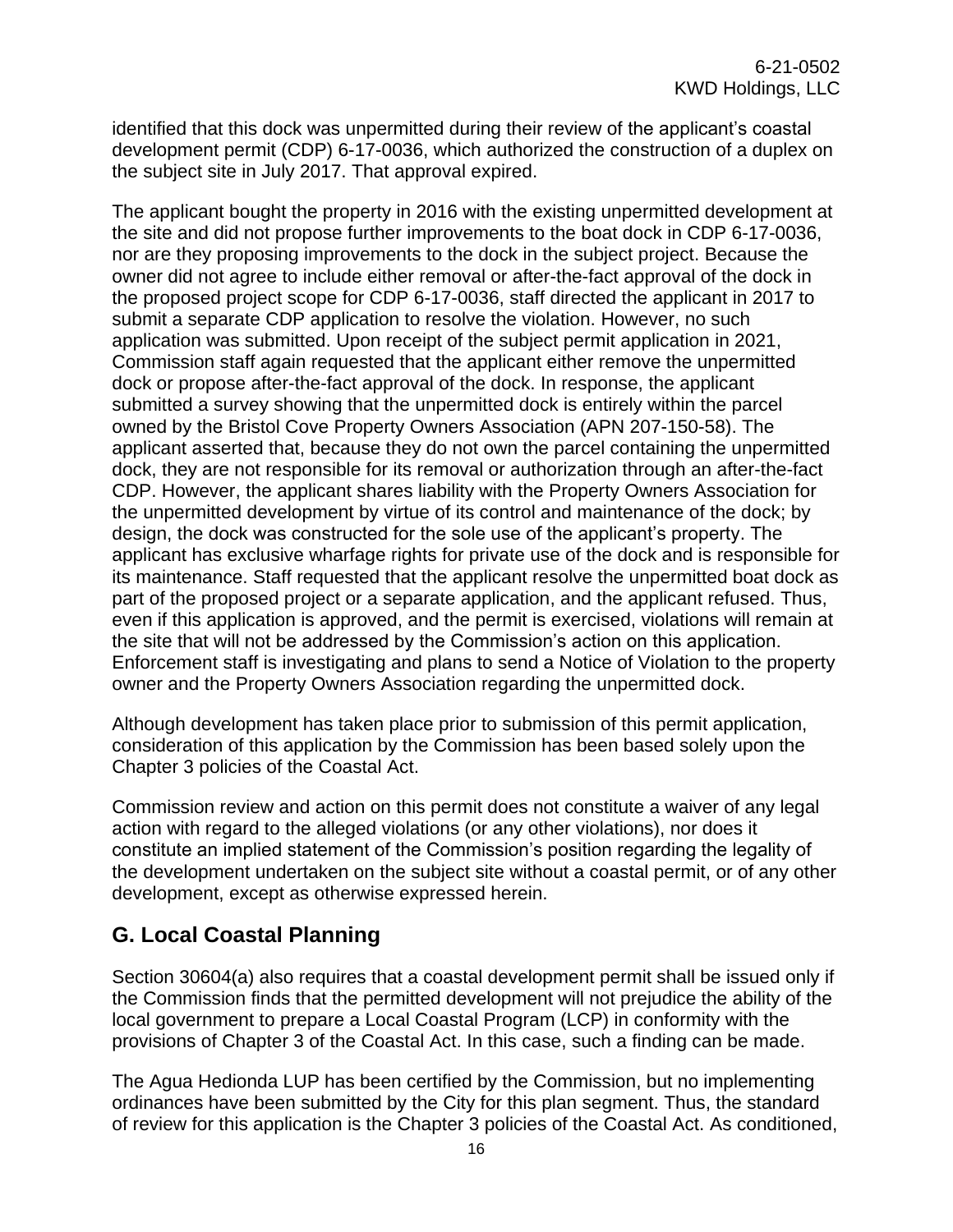6-21-0502 KWD Holdings, LLC

the project is consistent with all applicable Chapter 3 policies of the Coastal Act and with the habitat protection, scenic preservation, public access, and water quality policies of the certified LUP. Approval of the project—as conditioned—will not prejudice the ability of the local government prepare a fully certifiable Local Coastal Program.

## <span id="page-16-0"></span>**H. California Environmental Quality Act**

Section 13096 of the Commission's Code of Regulations requires Commission approval of Coastal Development Permits to be supported by a finding showing the permit, as conditioned, to be consistent with any applicable requirements of the California Environmental Quality Act (CEQA). Section 21080.5(d)(2)(A) of CEQA prohibits a proposed development from being approved if there are feasible alternatives or feasible mitigation measures available which would substantially lessen any significant adverse effect which the activity may have on the environment. The City of Carlsbad found that the proposed project is exempt under CEQA as a ministerial project. (Cal. Code of Regs., tit. 14, § 15268.)

The proposed project has been conditioned in order to be found consistent with the Chapter 3 policies of the Coastal Act. Mitigation measures, including conditions addressing landscaping, water quality, and hazards will minimize all adverse environmental impacts. As conditioned, there are no feasible alternatives or feasible mitigation measures available which would substantially lessen any significant adverse impact which the activity may have on the environment. Therefore, the Commission finds that the proposed project is the least environmentally-damaging feasible alternative and can be found consistent with the requirements of the Coastal Act to conform to CEQA.